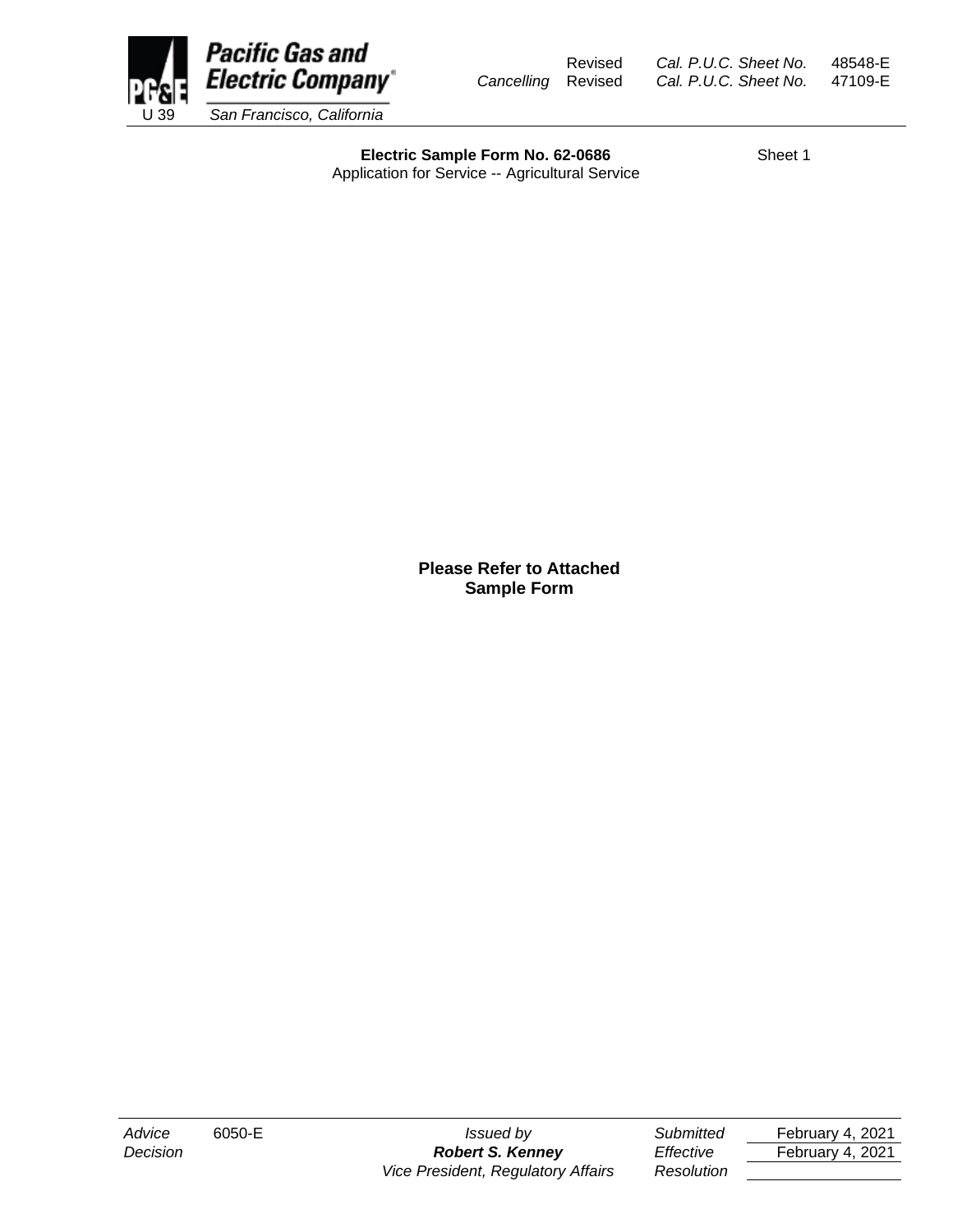

## **APPLICATION FOR SERVICE AGRICULTURAL SERVICE**

*Please complete this application and submit the completed form to PG&E Application for Service at P.O. Box 24047,Fresno, CA 93706-2010. You may also submit applications at [yourprojects.pge.com](https://yourprojects-pge.com) or call 1-877-PGE-SRVC.* 

#### **Project Type**

Applicants will be served under an agricultural rate schedule if 70% or more of the annual energy use on the meter is for agricultural enduses. Agricultural end-uses consist of: (a) growing crops, (b) raising livestock, (c) pumping water for irrigation of crops, or (d) other uses which involve production for sale. (Note: PG&E's Electric Rule 1 contains the complete qualification criteria for agricultural rates).

|                                          | What percentage of the annual energy use will be for agricultural end-uses? |
|------------------------------------------|-----------------------------------------------------------------------------|
| $\Box$ New Agricultural Service          | Additional Load or Equipment to Existing Agricultural Service               |
| المتماس المراقبات الكساس مستملح ومستنابا | Number of Company                                                           |

Number of Buildings Number of Services

#### **Project Information**

| □□Gas Service                               | Electric Overhead Service |        |                                      | Electric Underground Service Date Initial Service Needed |
|---------------------------------------------|---------------------------|--------|--------------------------------------|----------------------------------------------------------|
| Project Address or Lot Number               | City                      | County | Zip                                  |                                                          |
| <b>Nearest Cross Street</b>                 |                           |        |                                      |                                                          |
| *Assessor's Parcel No.                      | *Building Permit No.      |        |                                      |                                                          |
| Applicant / Company Name                    |                           |        |                                      |                                                          |
| $\Box$ Individual<br>Partnership            | $\Box$ Corporation        |        | <b>Limited Liability Corporation</b> | Governmental Agency                                      |
| Sole Proprietor<br>$\Box$ Other             |                           |        |                                      |                                                          |
| Day Phone<br>*Cell Phone (                  |                           | *Fax ( | *Email address                       |                                                          |
|                                             |                           |        |                                      | (Correspondence will be sent via e-mail)                 |
| <b>Applicant Mailing Address</b>            | City<br><b>State</b>      | Zip    |                                      |                                                          |
| <b>Contract Information</b>                 |                           |        |                                      |                                                          |
| Legal Name to appear on contract            |                           |        |                                      |                                                          |
| $\Box$ Individual<br>Partnership            | $\Box$ Corporation        |        | $\Box$ Limited Liability Corporation | Governmental Agency                                      |
| $\Box$ Sole Proprietor<br>$\Box$ Other      |                           |        |                                      |                                                          |
| *State of incorporation or LLC              |                           |        |                                      |                                                          |
| Name of person authorized to sign contracts |                           |        | *Title                               |                                                          |
| (First Name, Middle Initial, Last Name)     |                           |        |                                      |                                                          |
| Mailing address for contract                | City<br>State             | Zip    |                                      |                                                          |

† Information collected on this form is used in accordance with PG&E's Privacy Policy. Page 1 of 6 The Privacy Policy is available at pge.com/privacy.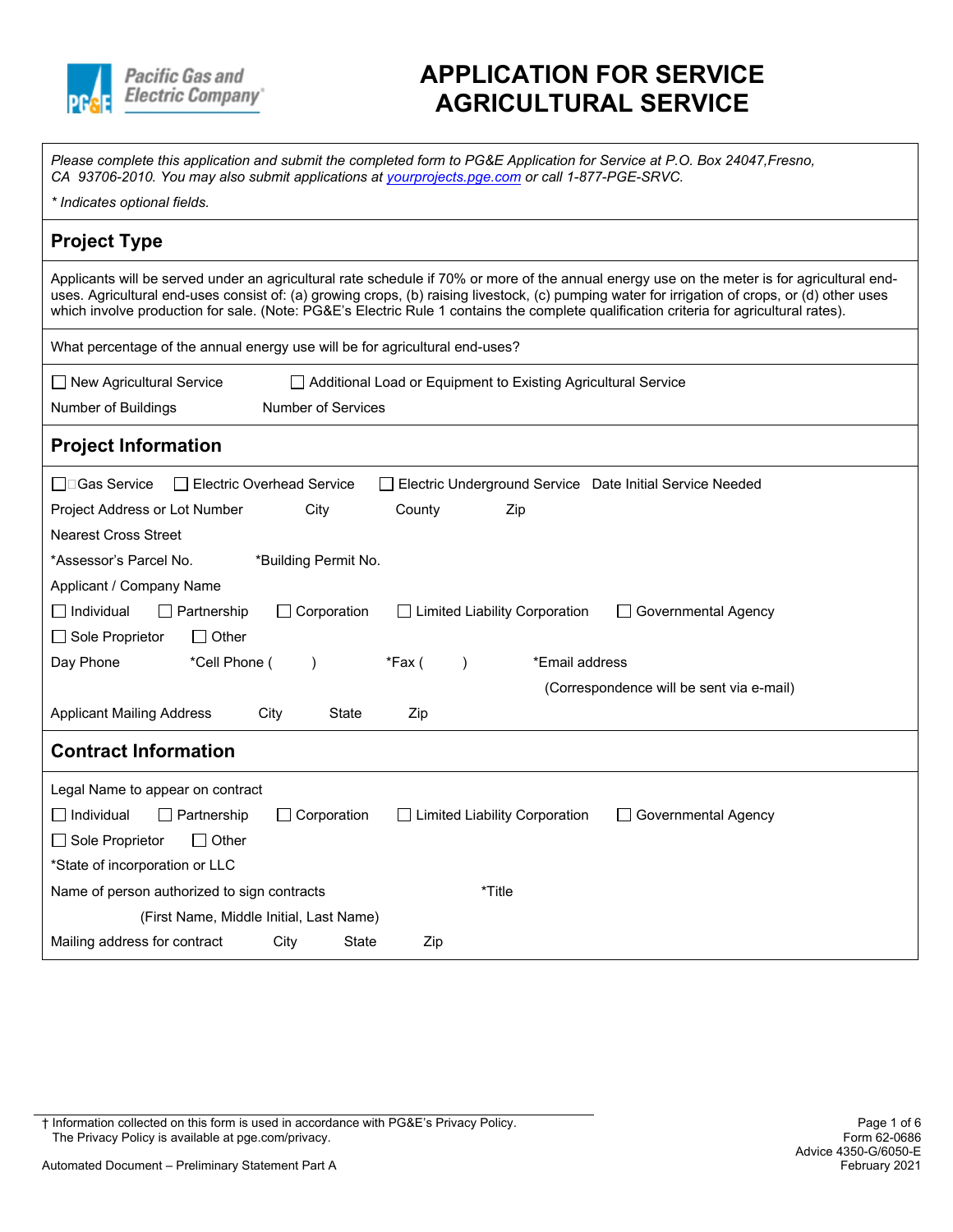

## **APPLICATION FOR SERVICE AGRICULTURAL SERVICE**

| Representative Information (Party who will relay project information and updates to the PG&E representative)                                                                                                                                                                                                                                                                                                                                                                                                                                                                 |
|------------------------------------------------------------------------------------------------------------------------------------------------------------------------------------------------------------------------------------------------------------------------------------------------------------------------------------------------------------------------------------------------------------------------------------------------------------------------------------------------------------------------------------------------------------------------------|
| Name of Representative                                                                                                                                                                                                                                                                                                                                                                                                                                                                                                                                                       |
| Day Phone (<br>*Cell Phone (<br>*Fax (<br>*Email address                                                                                                                                                                                                                                                                                                                                                                                                                                                                                                                     |
| Mailing address<br>City<br>State<br>Zip                                                                                                                                                                                                                                                                                                                                                                                                                                                                                                                                      |
| *Contractor's Phone<br>*Contractor's Name                                                                                                                                                                                                                                                                                                                                                                                                                                                                                                                                    |
| Credit Information (Party responsible for energy use after the meter is installed)                                                                                                                                                                                                                                                                                                                                                                                                                                                                                           |
| Day Phone (<br>*Evening Phone (<br>Name/Company Name to appear on bill<br>$\lambda$                                                                                                                                                                                                                                                                                                                                                                                                                                                                                          |
| (First Name, Middle Initial, Last Name)                                                                                                                                                                                                                                                                                                                                                                                                                                                                                                                                      |
| $\Box$ Individual<br>$\Box$ Partnership<br>Corporation<br>□Limited Liability Corporation<br>□Governmental Agency                                                                                                                                                                                                                                                                                                                                                                                                                                                             |
| □Sole Proprietor<br>$\Box$ Other                                                                                                                                                                                                                                                                                                                                                                                                                                                                                                                                             |
| Mailing address for bill<br>City<br>State<br>Zip                                                                                                                                                                                                                                                                                                                                                                                                                                                                                                                             |
| *Does the customer currently have service with $PG&E?$ $\Box$ No<br>$\Box$ Yes                                                                                                                                                                                                                                                                                                                                                                                                                                                                                               |
| *If yes, please provide the PG&E Account Number                                                                                                                                                                                                                                                                                                                                                                                                                                                                                                                              |
| *Do you want the new service included on your existing bill? $\Box$ No<br>$\Box$ Yes                                                                                                                                                                                                                                                                                                                                                                                                                                                                                         |
| *NAICS (North America Industrial Classification System) Code<br>*Business Activity                                                                                                                                                                                                                                                                                                                                                                                                                                                                                           |
| *Desired Electric Rate Schedule<br>*Desired Gas Rate Schedule                                                                                                                                                                                                                                                                                                                                                                                                                                                                                                                |
| The applicant is required to select an Agricultural Rate schedule before receiving service. If you want additional information on rate<br>options or want to request a free rate analysis, visit http://www.pge.com/about/rates/rateinfo/rateoptions/agricultural/ or call 1-877-PGE-<br>SRVC.                                                                                                                                                                                                                                                                               |
| <b>Application and Design and Installation Options</b>                                                                                                                                                                                                                                                                                                                                                                                                                                                                                                                       |
| As an applicant for new gas or electric service, you can choose either PG&E or a qualified contractor to design new gas/electric<br>distribution and/or service facilities. You can also choose either PG&E or a qualified contractor to construct all or a portion of new<br>gas/electric distribution and/or service facilities. PG&E will provide you with a bid for the design and the construction work, to assist you in<br>making a selection. You will then have the opportunity to choose either a qualified contractor to perform the design/or construction work. |
| In accordance with PG&E's filed tariffs, electric trenching, conduits, substructures and gas service trenching are the applicant's<br>responsibility. Once you make a decision about who will perform the work, if you subsequently change your selection, you will be<br>responsible for any re-engineering charges incurred as a result of that change.                                                                                                                                                                                                                    |
| You should become familiar with the applicant design installation requirements, including PG&E's Applicant Design Guide and General<br>Terms and Conditions, before you make your selection. For copies of these documents and/or for additional information, visit<br>yourprojects.pge.com or request information by calling 1-877-PGE-SRVC.                                                                                                                                                                                                                                |
| PG&E must provide project specific information to design contractors. PG&E can provide this information sooner<br>if we know whether or not you are considering using a design contractor to design gas/electric distribution or<br>service facilities.                                                                                                                                                                                                                                                                                                                      |
| Providing this information on this Application is voluntary and is not binding. PG&E will provide you with a bid for<br>the design work regardless of whether or not you answer this question now and will not require a final decision<br>from you until later in the process.                                                                                                                                                                                                                                                                                              |
| Are you currently planning to use a design contractor? Yes<br>$N$ o                                                                                                                                                                                                                                                                                                                                                                                                                                                                                                          |
|                                                                                                                                                                                                                                                                                                                                                                                                                                                                                                                                                                              |

Automated Document - Preliminary Statement Part A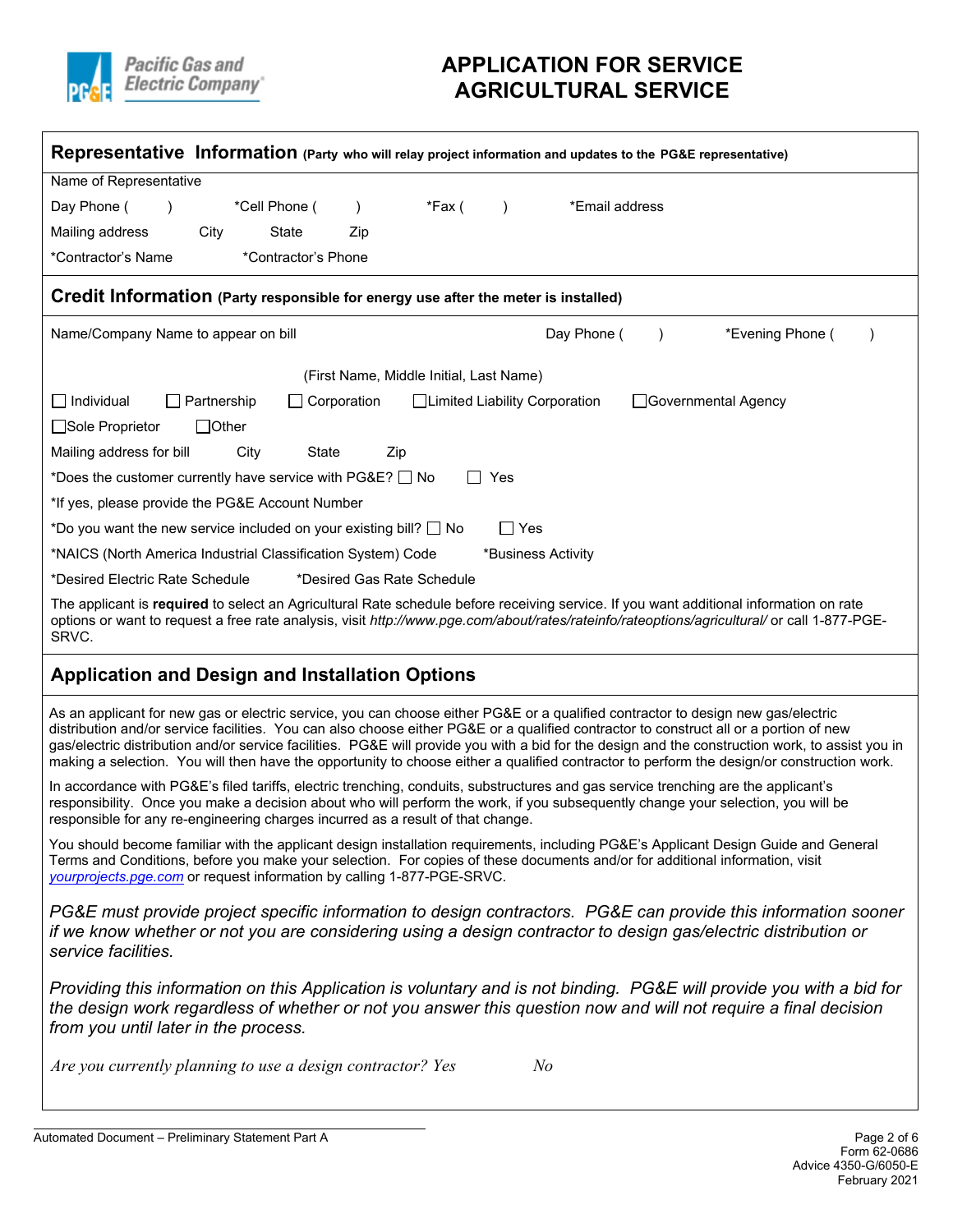

## **APPLICATION FOR SERVICE AGRICULTURAL SERVICE**

| <b>Construction Information</b>                                                                                                                                                                                                                                                      |
|--------------------------------------------------------------------------------------------------------------------------------------------------------------------------------------------------------------------------------------------------------------------------------------|
| **Please note if you have selected "Electric Overhead Service" without "Gas Service" all trench related questions become optional fields.                                                                                                                                            |
| Joint trench drawing to be prepared by: $\Box$ Applicant<br>$\Box$ PG&E<br>  Not required                                                                                                                                                                                            |
| Who will trench and backfill for the distribution facilities? $\Box$ Applicant / Elec $\Box$ PG&E / Elec<br>□ Date Joint Trench Required                                                                                                                                             |
| Proposed distribution trench occupants or joint pole occupants: (check all that apply) $\Box$ Electric $\Box$ Gas $\Box$ Phone $\Box$ CATV<br>$\Box$ Other                                                                                                                           |
| Who will install distribution conduit and substructures? $\Box$ Applicant<br>$\Box$ PG&E                                                                                                                                                                                             |
| Who will trench and backfill for the service facilities? $\Box$ Applicant / Gas<br>$\Box$ PG&E / Gas<br>□ Date Joint Trench Required<br>□ Applicant / Elec<br>PG&E / Elec                                                                                                            |
| $\Box$ Phone<br>$\Box$ CATV<br>Proposed service trench occupants or joint pole occupants: (check all that apply) $\Box$ Electric<br>$\Box$ Gas<br>$\Box$ Other                                                                                                                       |
| Who will install service conduit and substructures? $\Box$ Applicant<br>$\Box$ PG&E                                                                                                                                                                                                  |
| *Transformer type requested: <u>Q</u> Padmounted<br>Subsurface (additional Special Facilities charges may apply)                                                                                                                                                                     |
| Water, sanitary sewer, storm drain, low pressure gas, oil or other fluid carrying piping or facilities or private utilities (e.g. fire<br>alarm, private streetlight systems, private phone, private CATV or gate controllers) are not permitted in a PG&E occupied joint<br>trench. |
| <b>General Construction Information</b>                                                                                                                                                                                                                                              |
| Include on this application any eligible Rule 20B or Rule 20C conversion work or any eligible relocation work.                                                                                                                                                                       |
| *Will temporary electric service be required? No<br>∏ Yes<br>Date needed                                                                                                                                                                                                             |
| Date needed<br>*Will temporary gas service be required? $\Box$ No<br>∣∣Yes                                                                                                                                                                                                           |
| If, yes please complete the following:                                                                                                                                                                                                                                               |
| *Will Temporary Service power be operated for less than one year? □ No<br>$\Box$ Yes                                                                                                                                                                                                 |
| Have you ever completed a temporary power project with us before? $\Box$ No<br>$\Box$ Yes                                                                                                                                                                                            |
| *Who will trench and backfill for Temporary Service?                                                                                                                                                                                                                                 |
| Applicant/Gas<br>□ PG&E/Gas                                                                                                                                                                                                                                                          |
| Applicant/Electric<br>□ PG&E/Electric                                                                                                                                                                                                                                                |
| <b>Electric Temporary Services</b>                                                                                                                                                                                                                                                   |
| Panel, Main Breaker Size<br>amps                                                                                                                                                                                                                                                     |
| Have you ever completed a temporary power project with us before? $\Box$ No<br>Yes                                                                                                                                                                                                   |
| *Will Applicant or Contractor Install Pole? □ No<br>$\Box$ Yes                                                                                                                                                                                                                       |
| <b>Gas Temporary Services</b>                                                                                                                                                                                                                                                        |
| *Gas Service Delivery Pressure Requested: [ $\frac{1}{4}$ psig<br>$\Box$ Other<br>psig)                                                                                                                                                                                              |
| *Number of Meters at each service location?                                                                                                                                                                                                                                          |
| *Total Gas Load                                                                                                                                                                                                                                                                      |
| Will existing PG&E electric overhead facilities require undergrounding?                                                                                                                                                                                                              |
| Date needed<br>$\Box$ No<br>$\Box$ Yes<br>$\Box$ Not sure                                                                                                                                                                                                                            |
| Will any existing PG&E gas or electric facilities require relocation or removal?                                                                                                                                                                                                     |
| $\Box$ No<br>$\Box$ Not sure<br>Date needed<br>$\Box$ Yes                                                                                                                                                                                                                            |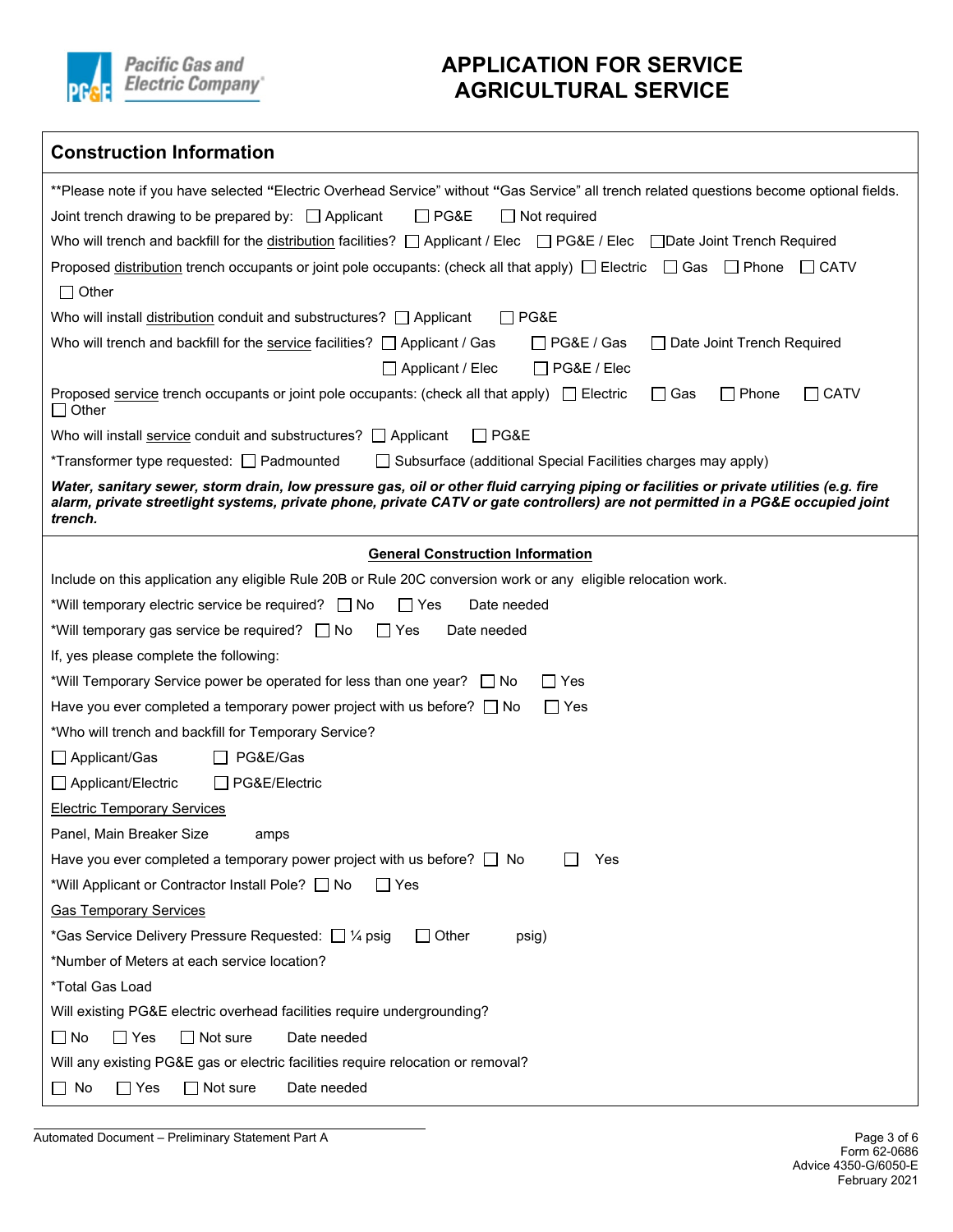

 $\mathsf{r}$ 

## **APPLICATION FOR SERVICE AGRICULTURAL SERVICE**

| <b>Load Information</b>    |                                                  |         |                                                                                                                  |                                  |                                           |                                                                                                                                                                                                                                                                                                      |
|----------------------------|--------------------------------------------------|---------|------------------------------------------------------------------------------------------------------------------|----------------------------------|-------------------------------------------|------------------------------------------------------------------------------------------------------------------------------------------------------------------------------------------------------------------------------------------------------------------------------------------------------|
|                            |                                                  |         |                                                                                                                  |                                  |                                           | IN THE EVENT THAT APPLICANT SHALL MAKE ANY MATERIAL CHANGE EITHER IN THE AMOUNT OR CHARACTER OF THE<br>APPLIANCES OR APPARATUS INSTALLED UPON THE PREMISES TO BE SUPPLIED BY PG&E, INCLUDING PANEL SIZE OR<br>HOURS OF OPERATION. APPLICANT SHALL IMMEDIATELY GIVE PG&E WRITTEN NOTICE OF THIS FACT. |
| <b>Operating Hours:</b>    | Hours per day                                    |         | Days per week                                                                                                    |                                  | Months per year                           |                                                                                                                                                                                                                                                                                                      |
| Typical operating hours:   | From                                             |         | To                                                                                                               |                                  |                                           |                                                                                                                                                                                                                                                                                                      |
| (Military 0-2300)          |                                                  |         |                                                                                                                  |                                  |                                           |                                                                                                                                                                                                                                                                                                      |
|                            |                                                  |         | January                                                                                                          | $\Box$ February                  | $\Box$ March                              | $\Box$ April                                                                                                                                                                                                                                                                                         |
|                            | What months will this facility operate?          |         | ∐ May                                                                                                            | $\Box$ June                      | $\Box$ July                               | $\Box$ August                                                                                                                                                                                                                                                                                        |
|                            |                                                  |         | $\Box$ September                                                                                                 | $\Box$ October                   | $\Box$ November                           | $\Box$ December                                                                                                                                                                                                                                                                                      |
|                            | Please describe other operating characteristics  |         |                                                                                                                  |                                  |                                           |                                                                                                                                                                                                                                                                                                      |
|                            | purposes, or boarded for others                  |         |                                                                                                                  |                                  |                                           | What type of crop or livestock are you producing? (if livestock, please state if they are raised for slaughter or sale, kept for breeding                                                                                                                                                            |
|                            |                                                  |         |                                                                                                                  | <b>Electric Load Information</b> |                                           |                                                                                                                                                                                                                                                                                                      |
|                            | Main Switch Size (Service Termination Enclosure) |         | amps                                                                                                             |                                  | Number of meters at each service location |                                                                                                                                                                                                                                                                                                      |
| Voltage: (select one)      |                                                  |         |                                                                                                                  |                                  |                                           |                                                                                                                                                                                                                                                                                                      |
| □ 120/240 Volt, 3-wire, 1Ø |                                                  |         | □ 120/208Volt, 3-wire, 1Ø                                                                                        |                                  | 240/120 Volt, 4-wire, 3Ø                  | $\Box$ 208/120 Volt, 4-wire, 3Ø                                                                                                                                                                                                                                                                      |
| □ 480/277 Volt, 4-wire, 3Ø |                                                  |         | $\Box$ Primary voltage (> 2,400 Volts) $\Box$                                                                    |                                  | Other (specify)                           |                                                                                                                                                                                                                                                                                                      |
|                            |                                                  |         |                                                                                                                  |                                  |                                           |                                                                                                                                                                                                                                                                                                      |
| Single Largest 1Ø Motor (  |                                                  |         | hp) Total 1Ø Motors (                                                                                            | hp)                              | Single Largest 3Ø Motor (                 | Total 3Ø Motors (<br>hp)<br>hp)                                                                                                                                                                                                                                                                      |
|                            |                                                  |         |                                                                                                                  | <b>Electric Connected Load</b>   |                                           |                                                                                                                                                                                                                                                                                                      |
| 1Ø Motor:                  | motors at                                        | hp each |                                                                                                                  |                                  |                                           |                                                                                                                                                                                                                                                                                                      |
| 3Ø Motor:                  | motors at                                        | hp each |                                                                                                                  |                                  |                                           |                                                                                                                                                                                                                                                                                                      |
|                            |                                                  |         | Additional electric load (if additional space is needed please attach a spread sheet using same format as below) |                                  |                                           |                                                                                                                                                                                                                                                                                                      |
| Number of                  |                                                  |         |                                                                                                                  |                                  |                                           |                                                                                                                                                                                                                                                                                                      |
| <b>Appliances</b>          | <b>Phase</b>                                     |         | Description of Appliance                                                                                         | <b>Connected Load</b>            |                                           | Units                                                                                                                                                                                                                                                                                                |
|                            | 1Ø □ 3Ø                                          |         | at                                                                                                               |                                  | $\_$ kW                                   | $\Box$ hp $\Box$ tons                                                                                                                                                                                                                                                                                |
|                            | ∃ 1Ø ⊟ 3Ø                                        |         | at                                                                                                               |                                  | $\Box$ kW                                 | $\Box$ hp $\Box$ tons                                                                                                                                                                                                                                                                                |
|                            | $10 \square 30$                                  |         | at                                                                                                               |                                  | $\Box$ kW                                 | $\Box$ hp $\Box$ tons                                                                                                                                                                                                                                                                                |
|                            | $\Box$ 10 $\Box$ 30                              |         | at                                                                                                               |                                  | $\Box$ kW                                 | $\Box$ hp $\Box$ tons                                                                                                                                                                                                                                                                                |
|                            |                                                  |         | *Please provide motor codes for motors that have reduced voltage starting or are 25 hp and greater.              |                                  |                                           |                                                                                                                                                                                                                                                                                                      |
|                            | Will submersible pump(s) be installed?           |         | $\Box$ No<br>$\Box$ Yes                                                                                          |                                  |                                           |                                                                                                                                                                                                                                                                                                      |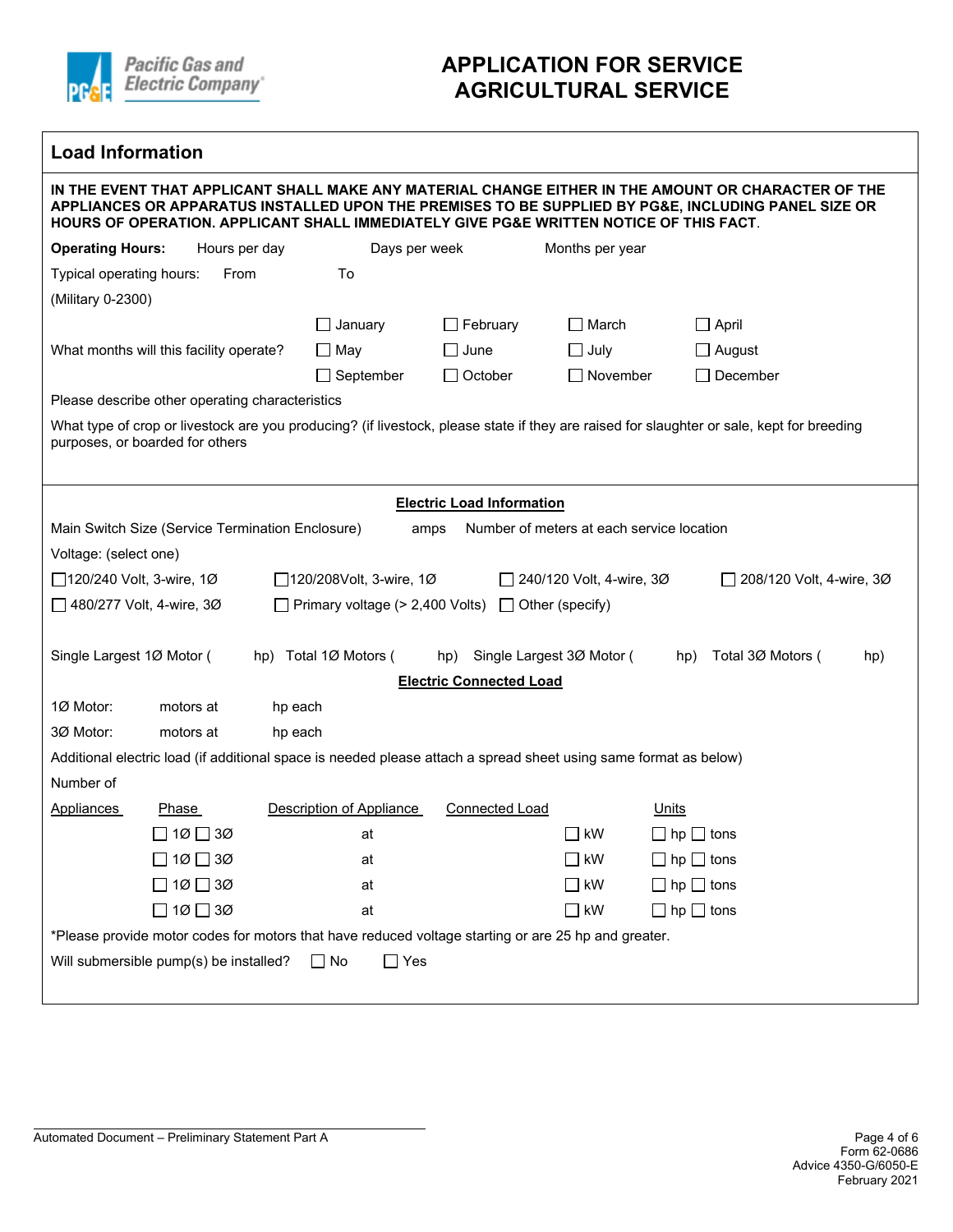

## **APPLICATION FOR SERVICE AGRICULTURAL SERVICE**

#### **Natural Gas Load Information**

| *If this is an existing service, what is the *PG&E meter no.                                                                                                                                                                                                                                                                                                                                                                                                                      |
|-----------------------------------------------------------------------------------------------------------------------------------------------------------------------------------------------------------------------------------------------------------------------------------------------------------------------------------------------------------------------------------------------------------------------------------------------------------------------------------|
| Natural gas standard service delivery pressure is provided at 1/4 psig (7" water column). Requests for elevated service delivery pressure<br>require PG&E's review and approval. If granted, elevated service delivery pressure may be reduced at any time due to PG&E operational<br>needs. Special Facilities costs and cost-of-ownership charges may apply for elevated service delivery pressure. For further information,<br>contact your local PG&E office and refer to Gas |
| Rule 2. (MBtu/h = $1,000$ Btu/h)                                                                                                                                                                                                                                                                                                                                                                                                                                                  |
| Gas Service Delivery Pressure Requested: □ 1/4 psig<br>$\Box$ Other (<br>psig)                                                                                                                                                                                                                                                                                                                                                                                                    |
| Number of meters at each service location                                                                                                                                                                                                                                                                                                                                                                                                                                         |
| Check all that apply: (If additional space is required please attach a spreadsheet using same format as below)                                                                                                                                                                                                                                                                                                                                                                    |
| $\Box$ Boilers (<br>□ Space Heating Equipment (<br>MBtu/h)<br>MBtu/h)<br>$\Box$ Water Heating (<br>MBtu/h)                                                                                                                                                                                                                                                                                                                                                                        |
| $\Box$ Cooking (<br>$\Box$ Air Conditioning (<br>MBtu/h)<br>MBtu/h)<br>$\Box$ Dryers (<br>MBtu/h)                                                                                                                                                                                                                                                                                                                                                                                 |
| $\Box$ Other gas load (specify)                                                                                                                                                                                                                                                                                                                                                                                                                                                   |
| IMPORTANT NOTE: Do NOT install your electric main switch or gas house line until the meter location is approved by PG&E.                                                                                                                                                                                                                                                                                                                                                          |
|                                                                                                                                                                                                                                                                                                                                                                                                                                                                                   |
| <b>Self-Generation and Net Metering Options</b>                                                                                                                                                                                                                                                                                                                                                                                                                                   |
| If you are planning to install any self generation equipment, photovoltaic, or wind generation, additional applications for interconnection to<br>PG&E's electric system must be submitted and approved by PG&E prior to engineering for your new construction project. The information<br>you provide on your generation interconnection application may affect the final PG&E design for your project.                                                                          |
| For information on PG&E's net metering programs, including eligibility guidelines, generation interconnection program application forms,<br>links to the California Public Utilities Commission, Energy Commission and the US Department of Energy, visit<br>www.pge.com/b2b/newgenerator/ or contact PG&E's Generation Interconnection Services at (415) 972-5676.                                                                                                               |
| Are you planning to install any self generation equipment? Yes<br>No                                                                                                                                                                                                                                                                                                                                                                                                              |
| If yes, please provide us with an estimate of the Generation proposed for this project.                                                                                                                                                                                                                                                                                                                                                                                           |
| *Total # of generation units<br>*Total output of all generation<br>*kW<br>*Generation Type                                                                                                                                                                                                                                                                                                                                                                                        |
| Attachment - 2 copies required                                                                                                                                                                                                                                                                                                                                                                                                                                                    |

B. Copies of all environmental permits and/or conditions of approval.

Applicant is responsible to identify all environmental requirements within said permits, approvals and/or conditions. For additional information visit *http://www.pge.com/mybusiness/customerservice/otherrequests/newconstruction.*